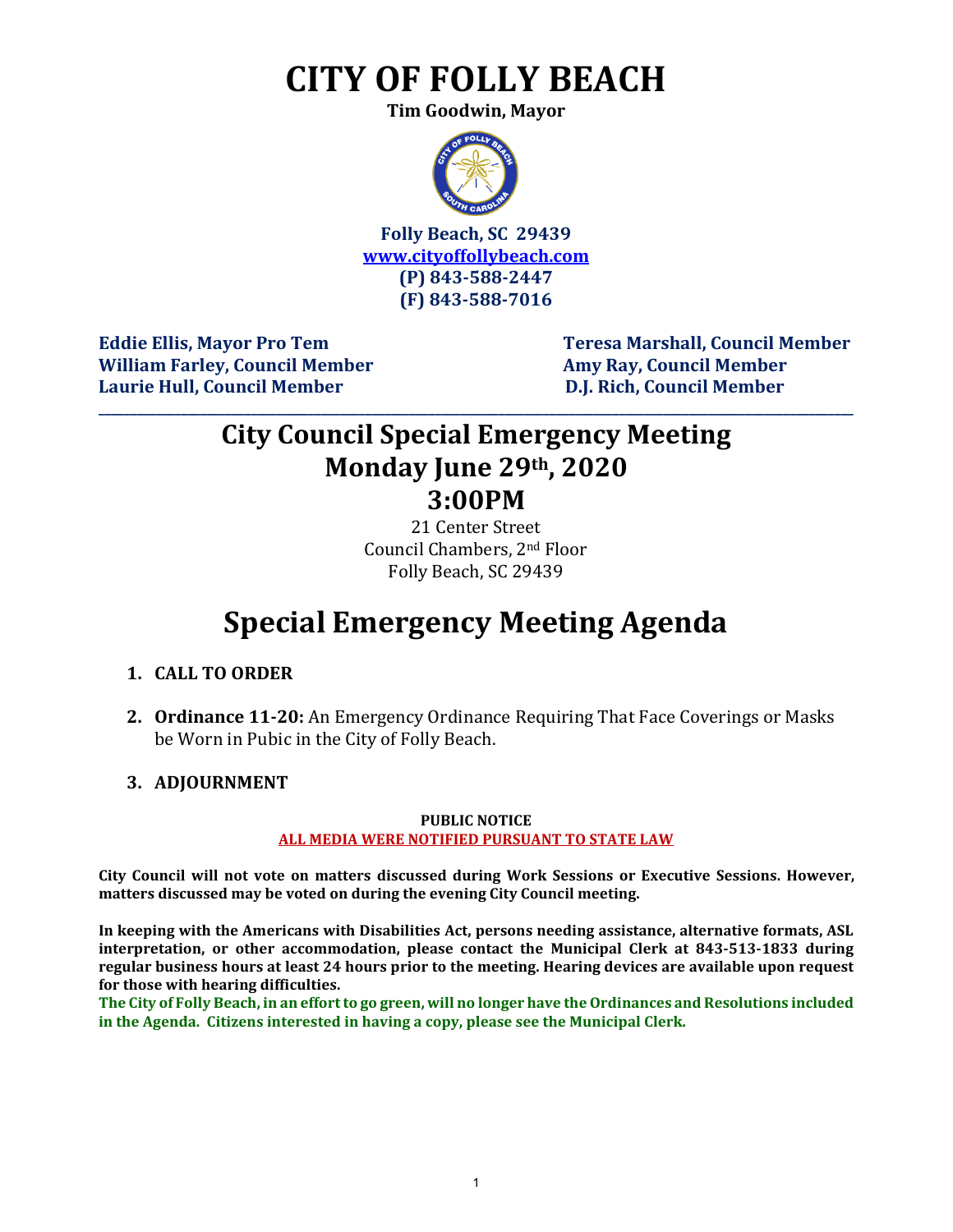

## **CITY OF FOLLY BEACH**

1st Reading: June 29th, 2020 Introduced by:Mayor Goodwin

No Second Reading per S.C. Code § 5-7-250 Date: June 29th, 2020

## **ORDINANCE 11-20**

### **AN EMERGENCY ORDINANCE REQUIRING THAT FACE COVERINGS OR MASKS BE WORN IN PUBIC IN THE CITY OF FOLLY BEACH.**

The City Council of Folly Beach, South Carolina, duly assembled, hereby ordains that the following Emergency Ordinance be adopted pursuant to South Carolina Code § 5-7-250:

WHEREAS, it is well recognized that SARS-CoV-2, the virus that causes the disease COVID-19, presents a public health concern that requires extraordinary protective measures and vigilance; and

WHEREAS, on March 11, 2020, the World Health Organization (WHO) declared COVID-19 a pandemic; and

WHEREAS, on March 13, 2020, the President of the United States has declared a National Emergency for the United States and its territories in an effort to reduce the spread of the virus; and

WHEREAS, the Centers for Disease Control (CDC) currently has a Level 3 travel advisory in place that covers the entire world, including the United States; and

WHEREAS, the Governor of South Carolina declared a State of Emergency on March 13, 2020, to enhance the State's response to the COVID-19 virus's impact on the State; and

WHEREAS, the Mayor of the City of Folly Beach declared a State of Emergency within the City on March 16, 2020, and his proclamation was adopted by City Council on March 20, 2020; and

WHEREAS, City Council adopted several versions of a prior Emergency Ordinance in the past three months, but most restrictions on citizens and visitors were lifted in early May, in accord with the actions of the State, the County, and most other municipalities also lifting most restrictions imposed to limit the spread of the pandemic; and

WHEREAS, since the lifting of restrictions, the State, County, and City has seen a resurgence in the spread of COVID-19; and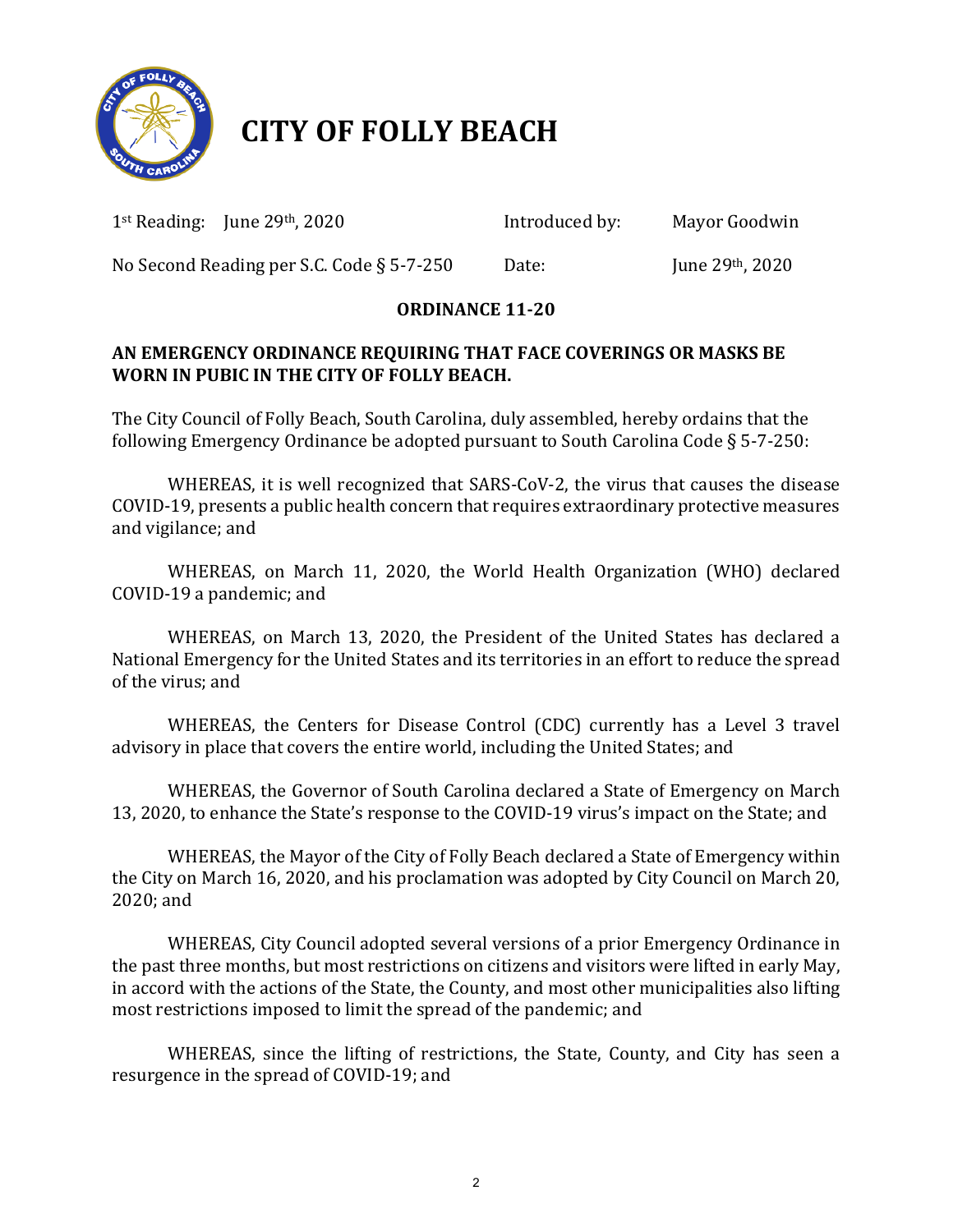WHEREAS, as reported by the South Carolina Department of Health and Environmental Control (SCDHEC), as of June 22, 2020, the total number of confirmed cases in South Carolina is 26,572, with total possible cases of 189,800. In Charleston County, the total number of reported cases is 2,251 with total possible cases of 16.079. The City of Folly Beach has 9 confirmed cases, with a total estimated cases of 64; and

WHEREAS, both South Carolina and Charleston County have had more new daily cases reported in the last week than ever reported previously. On June 19, 2020, South Carolina reported 1,159 new cases, more than ever previously reported. On June 21, 2020, Charleston County reported 214 new cases, more than ever previously reported; and

WHEREAS, many businesses located on Folly Beach have recently re-closed due to multiple employees testing positive for the virus; and

WHEREAS, citizens and visitors, particularly within the commercial district of the City and within its businesses, have had a low rate of mask usage and have infrequently engaged in voluntary social distancing and other actions designed to impede the social transmission of the virus; and

WHEREAS, the CDC and SCDHEC have repeatedly advised the use of cloth face coverings to slow the spread of COVID-19; and

WHEREAS, face coverings can decrease the spread of respiratory droplets from people, and evidence has grown, showing in numerous recent studies that the use of face coverings decreases the spread of COVID-19 within populations; and

WHEREAS, taking measures to control outbreaks minimizes the risk to the public, maintains, the health and safety of the City's residents and visitors, and limits the spread of infection in our communities and within the healthcare delivery system; and

WHEREAS, Sections 5-7-30 (the "Home Rule Statute") and 5-7-250 of the South Carolina Code of Laws, as well as the Governor's Orders, all empower Council to enact emergency ordinances affecting life, health, or safety; and

WHEREAS, the South Carolina Attorney General on June 24, 2020 has issued an opinion that municipalities are authorized to issue ordinances requiring the public use of masks; and

WHEREAS, in light of the foregoing and in order to protect, preserve, and promote the general health, safety, and welfare and the peace and order of the community, the City is taking steps to try to protect its citizens, employees, and visitors from increased risk of exposure, City Council of the City of Folly Beach deems it proper and necessary to adopt this emergency ordinance;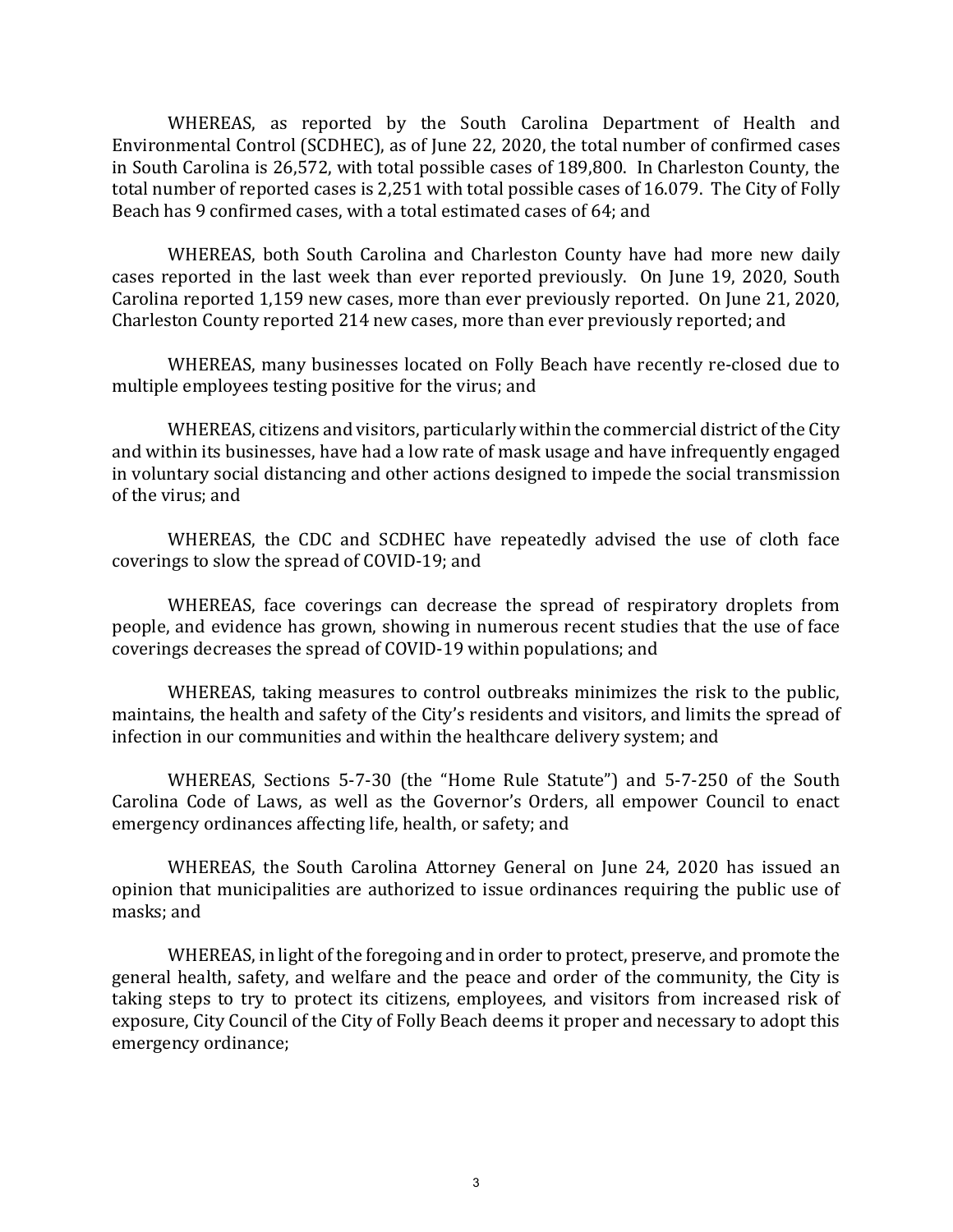NOW BE IT THEREFORE ORDAINED that the following emergency procedures are hereby adopted and to remain in effect until August 25, 2020, subject to termination or extension by Council:

1. Council and the Mayor formally declare a State of Emergency due to a resurgence in known cases of COVID-19 within the City and surrounding areas. Council also confirms that the Mayor, or the Mayor Pro Tempore in his absence, can exercise the emergency powers granted to the Mayor pursuant to City of Folly Beach Ordinance § 35.05.

2. At the discretion of the Mayor, City Hall is closed and moved to a virtual, phone, and dropbox operation until further notice. The Mayor has discretion to open City Hall to transactions that are deemed safe.

3. City Council members and staff will be authorized during this State of Emergency to attend meetings of Council, boards, and committees via teleconference at their discretion.

4. The public will not be allowed to attend Council, board, or committee meetings, or any other City meetings, in person. Meetings will still be broadcast. Measures will be taken to allow the public to submit comments prior to any meeting by emails, which will be included in the public record of the meeting.

5. All deadlines imposed by City Ordinance or rule, applicable to the municipality or any applicant, shall be suspended, during this temporary period.

 6. The City Administrator is authorized to develop and enact a plan in order to ensure continuity in the delivery of government services in light of the COVID-19 outbreak.

7. The City Administrator is authorized to cancel and revoke any special events permits issued prior to the date of this ordinance for events taking place until August 25, 2020.

### **MASK PROVISIONS**

8. "Face Covering" or "mask" means a cloth, fabric, or other soft or permeable material, without holes, that securely covers both the mouth and nose and remains affixed in place without the use of one's hands. Face Coverings include, but are not limited to, medical masks, N-95 respirators, face shields, scarves, handmade masks, bandanas, and neck gaiters such that they securely cover the person's nose and mouth.

9. Every person working, living, visiting, or doing business in the City of Folly Beach is required to wear a Face Covering while in any indoor or outdoor public place. This includes but is not limited to:

- a. Inside a building open to the public;<br>b. Waiting to enter a building open to the
- Waiting to enter a building open to the public;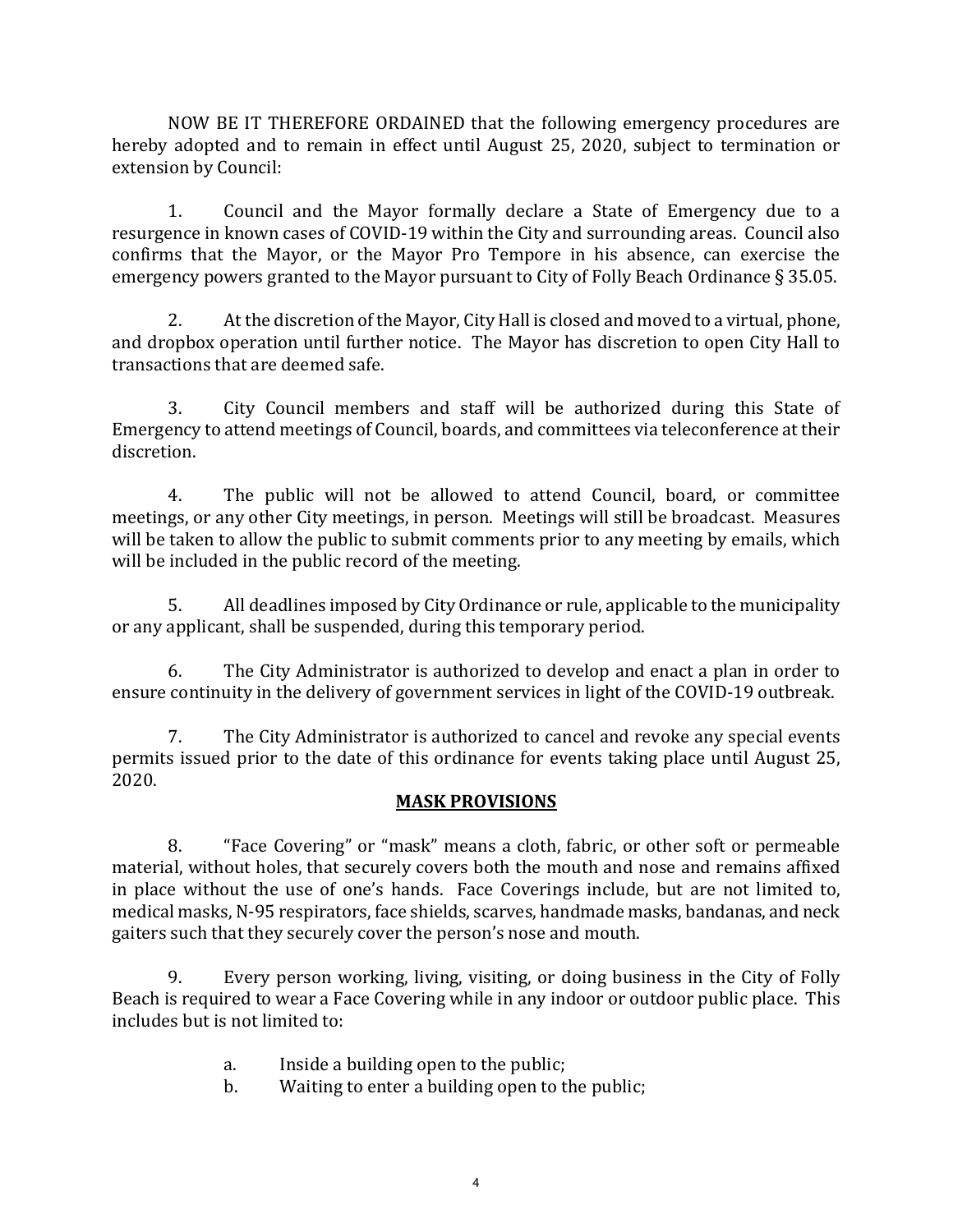c. Interacting with other people in outdoor spaces, including, but not limited to, curbside pickup, delivery, and service calls; and

d. Walking in public where maintaining a distance of six (6) feet between other members of public at all times is not possible.

10. The following persons are excepted from the Face Covering requirement:

a. Persons under the age of three years old; or<br>b. Persons for whom a face covering would cap

Persons for whom a face covering would cause impairment due to an existing health condition or disability; or<br>c. Persons in personal vehicle

c. Persons in personal vehicles; or<br>d. Persons while outside and while

Persons while outside and while maintaining a minimum of six (6) feet from other people, other than members of their household, at all times; or

e. Customers in a restaurant or bar while actively eating or drinking so long as they maintain a minimum of six (6) feet from other persons in the establishment, other than members of their households. The server and other front of the house staff must wear a Face Covering during these interactions; or<br>f. Persons alone or with members of their household in an

Persons alone or with members of their household in an enclosed space.

g. Persons acting in compliance with directions of law enforcement officers.

11. Businesses are responsible for enforcing this Emergency Ordinance and subject to the penalties included herein for violations occurring inside of their business, including outdoor areas, and in public areas wherein customers are dining, eating, or waiting to be served or seated.

a. Businesses must require all employees to wear a Face Covering at all times.

b. Businesses are required to post a notice in their business visible to customers entering the business or waiting to enter the business informing customers that the use of Face Coverings by customers and employees is mandated by law. Failure to post such a notice is a violation of this Emergency Ordinance.<br>C. Let a customer refuses to comply with the Emergency Ordinance

If a customer refuses to comply with the Emergency Ordinance and refuses to vacate the business and is not covered by one of the exemptions, the business shall promptly notify a Public Safety Officer or the Folly Beach Public Safety Dispatch office. If a business complies with this provision by posting the notice and informing Public Safety of a failure to comply, the business will not be in violation of this Emergency Ordinance as a result of the action of the noncomplying customer.

If a customer is excluded from requiring a Face Covering pursuant to Section 4 of this Emergency Ordinance, the business may choose to offer curbside service, provide home delivery, or use some other reasonable measure to deliver its goods or services.<br>e. Busi

Businesses are strongly encouraged to follow all CDC and industry guidelines on face coverings, social distancing, occupancy, and sanitation procedures.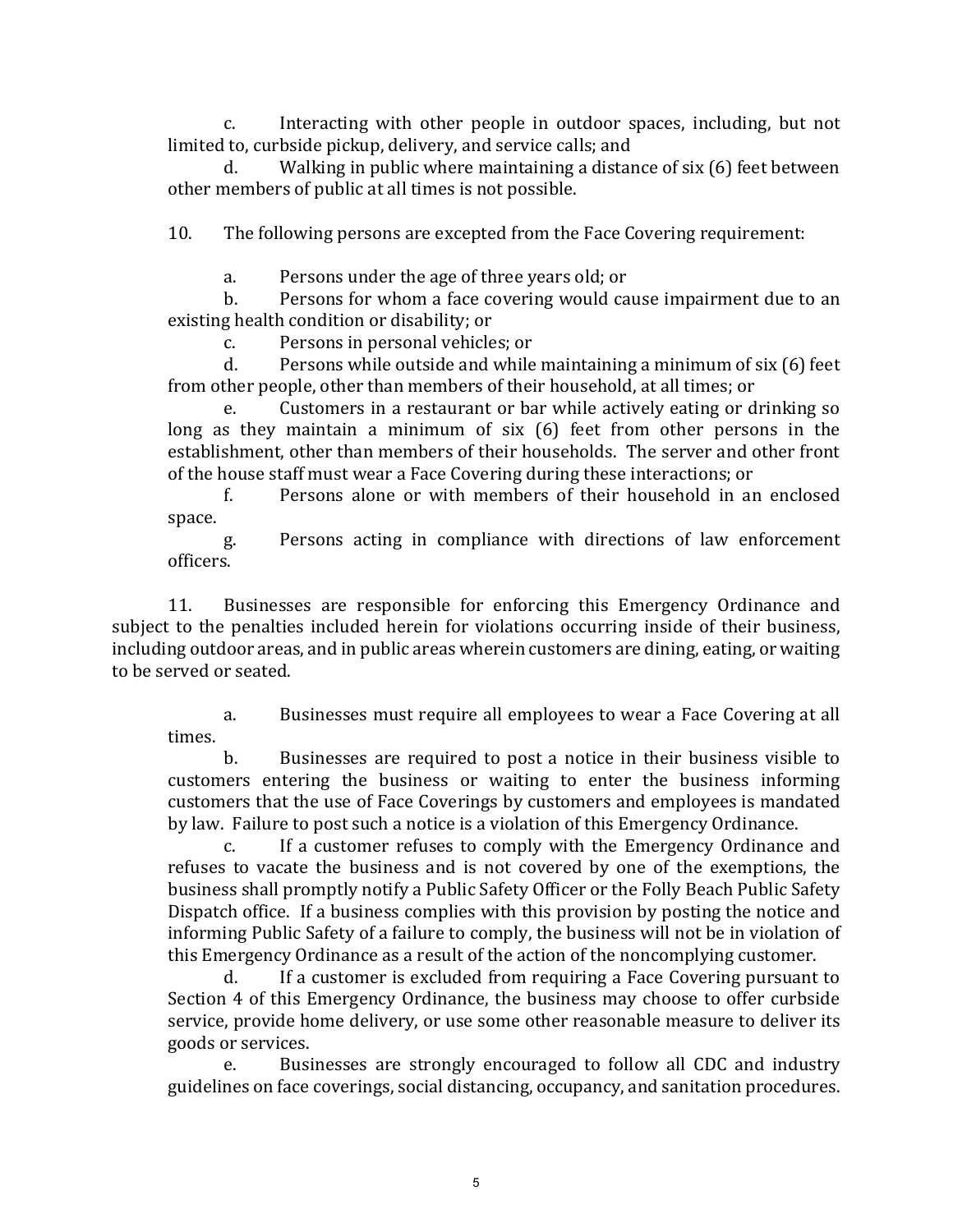Businesses are encouraged to not hold any events that may create situations where occupancy limits are exceeded or social distancing is not possible.

12. Any failure to comply with this Emergency Ordinance, including efforts to circumvent this ordinance, may be penalized a) as a civil infraction fine of \$100.00. Each day of a continuing violation shall be considered a separate and distinct offense. Such infractions may be issued by the City's licensing official, code enforcement officers, or public safety officers. Appeals of such infractions shall be heard by the City's hearing officer in accord with the provisions of Section 110.18, or b) in addition to the fines of established in this section, repeated violations of this Emergency Ordinance by a licensed business may result in suspension or revocation of the business license pursuant to provisions of Section 110.17 of the City of Folly Beach Code of Ordinances, or c) as a violation of S.C. Code Section 16-7-10 (Illegal acts during state of emergency, or d) any other penalties provided by City or State law, including penalties granted pursuant to Executive Orders issued by the South Carolina Governor. In addition, the Governor has authorized cities to seek an injunction, mandamus, or other appropriate legal action in the courts of the State to enforce orders.

13. During the term of this Emergency Ordinance, any ordinance, resolution, policy, or bylaw of the City that conflicts with the provisions hereof shall be and is hereby suspended and superseded.

14. Should any provision, section, paragraph, sentence or word of this Emergency Ordinance be rendered or declared invalid by any final court action in a court of competent jurisdiction or by reason of any preemptive legislation, the remaining provisions, sections, paragraphs, sentences, or words of this Emergency Ordinance as hereby adopted shall remain in full force and effect.

15. This Emergency Ordinance shall take effect at noon the day after its adoption by City Council.

16. All measures taken herein are subject to modification, repeal, or additional restrictions as required by changes in the pandemic, including increased incidence, rate of spread in the Charleston region, and rate of compliance.

17. This emergency ordinance shall be terminated or extended by the issuance of another ordinance or shall automatically expire on August 25, 2020.

*AMENDED AND ADOPTED* this 29th day of June 2020, at Folly Beach, South Carolina.

**Ayes: Nays: Abstains:** 

**\_\_\_\_\_\_\_\_\_\_\_\_\_\_\_\_\_\_\_\_\_\_\_\_\_\_** 

**Municipal Clerk Tim Goodwin, Mayor**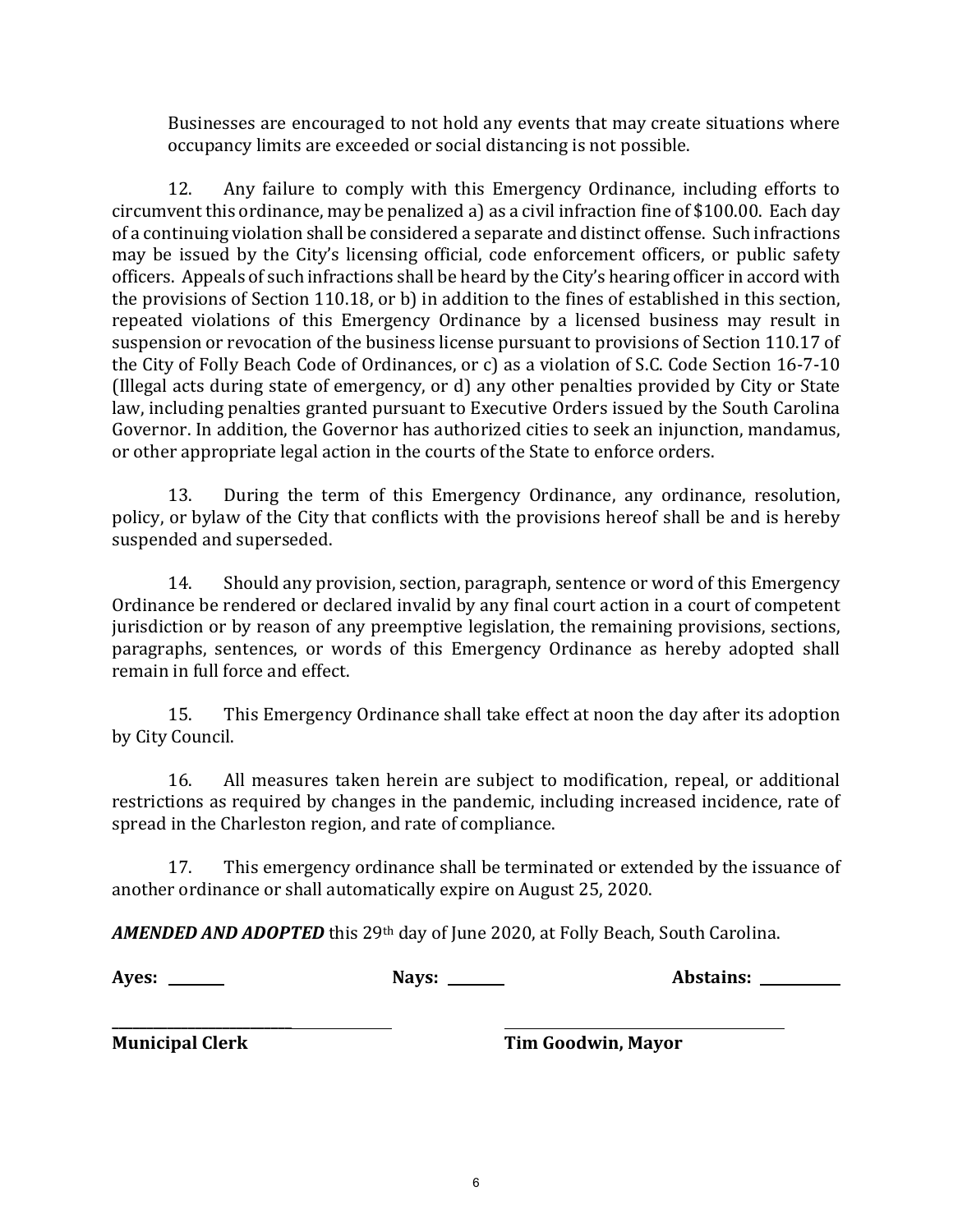Enter keyword here

[HOME](http://www.scag.gov/) [OPINIONS](http://www.scag.gov/opinions) [IMPORTANT LINKS](http://www.scag.gov/important-links) [CRIME VICTIM SERVICES](https://www.scag.gov/crime-victim-assistance-grants) [MEDIA CENTER](http://www.scag.gov/media-center)

[CONTACT](http://www.scag.gov/contact-us)

## **ATTORNEY GENERAL WILSON'S STATEMENT ON LOCAL MASK ORDINANCES**

**(COLUMBIA, S.C.) –** June 24, 2020 – My office has recently received a number of calls regarding the city ordinances passed by Greenville and Columbia that concern the wearing of masks within those cities' jurisdictions and under certain conditions. I want to provide a general answer to this issue.

Before I provide the answer I want to make it perfectly clear that our office is not endorsing, defending or even attacking these ordinances.

The only question before my office is whether a city can lawfully pass this type of ordinance? The short answer to that question is – yes, a city can pass this type of ordinance. Our state constitution and state laws have given cities the authority to pass these types of ordinances under the doctrine of Home Rule. The basic premise behind the Home Rule doctrine is to empower local governments (i.e., towns, cities and counties) to effectively govern themselves without interference from state government. There are limits to this power.

One limit to this power would be if the S.C. General Assembly were to preempt a city from passing an ordinance through some state law or specifically prohibit a city from passing an ordinance through some state law. For example, it is our position that a city cannot pass its own gun laws because a state law specifically preempts this action. However, in this case there is no state law that preempts or prohibits a city from passing this particular ordinance.

Another limitation on cities passing these kinds of ordinances is that the ordinance cannot be arbitrary or capricious. In other words, if there were no COVID 19 pandemic or public health emergency going on a court might find the requirement to wear a mask arbitrary. That is not the case here.

If there was a riot (as there was a few weeks ago) a city could pass a curfew to get control of the civil unrest. A city could require a mandatory evacuation in the event of a local flood. Normally, a city could pass an emergency order requiring people to leave an area or stay in a particular area for a period of time. An exception to this would be if the Governor issued an emergency executive order then that would preempt a city from passing a different emergency order. This was our position two months ago when cities were passing their own emergency lock-down orders after Governor McMaster issued his state of emergency order. That remains our position today.

The final limitation would be if an ordinance violated a person's constitutional rights. A city has the right to pass these ordinances and the only way to know if someone's constitutional rights have been violated by these ordinances would be on a case by case basis involving very specific facts. In other words, an otherwise lawful ordinance can be applied in a way that violates someone's rights. Based on court precedent, simply requiring someone to wear a mask at the grocery store, or stop smoking in a restaurant, or be home before curfew does not constitute a violation of rights. We would need specific facts to make that determination and we do not have those facts at this time.

**LATEST NEWS**

VIEW ALL

**[Attorney General Wilson's](http://www.scag.gov/archives/40771) statement on local mask ordinances**

#### Jun 24, 2020

(COLUMBIA, S.C.) – June 24, 2020 – My office has recently received a number of calls regarding the city ordinances passed by Greenville and Columbia that concern the wearing of masks within those cities' jurisdictions and under certain conditions. I want to provide a general answer to this issue. Before I provide the answer I want to make it perfectly clear that our office is not endorsing, defending or even attacking these ordinances. The only question before my office is whether a city can lawfully pass this type of ordinance? The short answer to that question is  $-$  yes, a city...  $+$  LEARN MORE

**[Mount Pleasant Man Arrested on](http://www.scag.gov/archives/40770) Child Sexual Abuse Material\* Charges**

#### Jun 24, 2020

(COLUMBIA, S.C.) – June 24, 2020 – South Carolina Attorney General Alan Wilson announced the arrest of Layfe Dubb Farmer, 35, of Mt. Pleasant, SC, on 10 charges connected to the sexual exploitation of minors. Internet Crimes Against Children (ICAC) Task Force investigators with the Mt. Pleasant Police Department made the arrest. Investigators with the SC Attorney General's Office, also a member of the state's ICAC Task Force, assisted with the investigation. Investigators received a CyberTipline report from the National Center for Missing and Exploited Children (NCMEC) which led them to Farmer. Investigators state Farmer possessed multiple files of child…

[+ LEARN MORE](http://www.scag.gov/archives/40770)